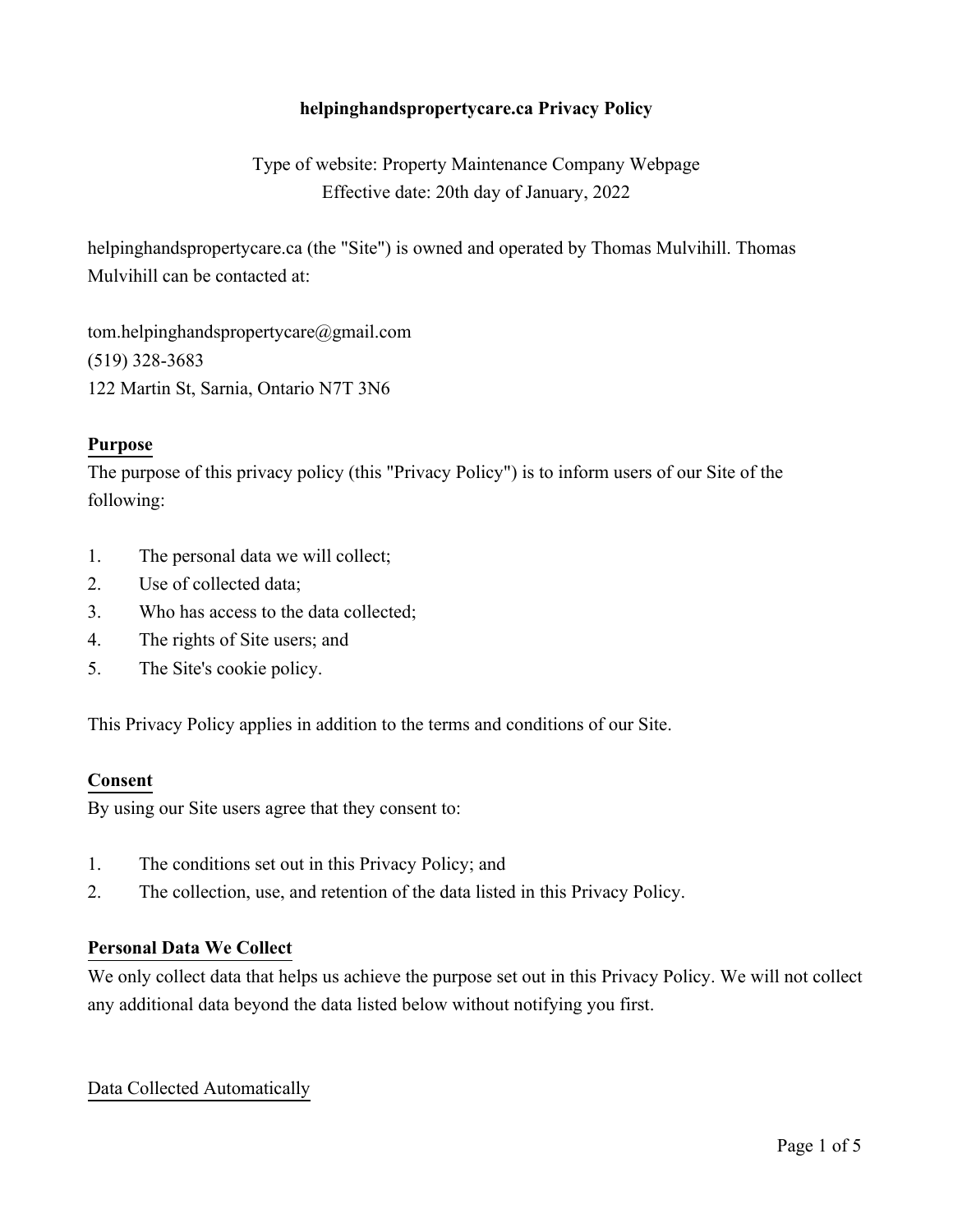When you visit and use our Site, we may automatically collect and store the following information:

- 1. Location; and
- 2. Supplied information requestiong a quote.

### Data Collected in a Non-Automatic Way

We may also collect the following data when you perform certain functions on our Site:

- 1. First and last name;
- 2. Email address;
- 3. Phone number;
- 4. Address;
- 5. Payment information; and
- 6. Auto fill data.

This data may be collected using the following methods:

1. Contact us form.

### **How We Use Personal Data**

Data collected on our Site will only be used for the purposes specified in this Privacy Policy or indicated on the relevant pages of our Site. We will not use your data beyond what we disclose in this Privacy Policy.

The data we collect automatically is used for the following purposes:

1. To communicate with customers and build requested quotes based of information provided.

The data we collect when the user performs certain functions may be used for the following purposes:

1. To respond to potential clients and prepare requested documents.

### **Who We Share Personal Data With**

### Employees

We may disclose user data to any member of our organization who reasonably needs access to user data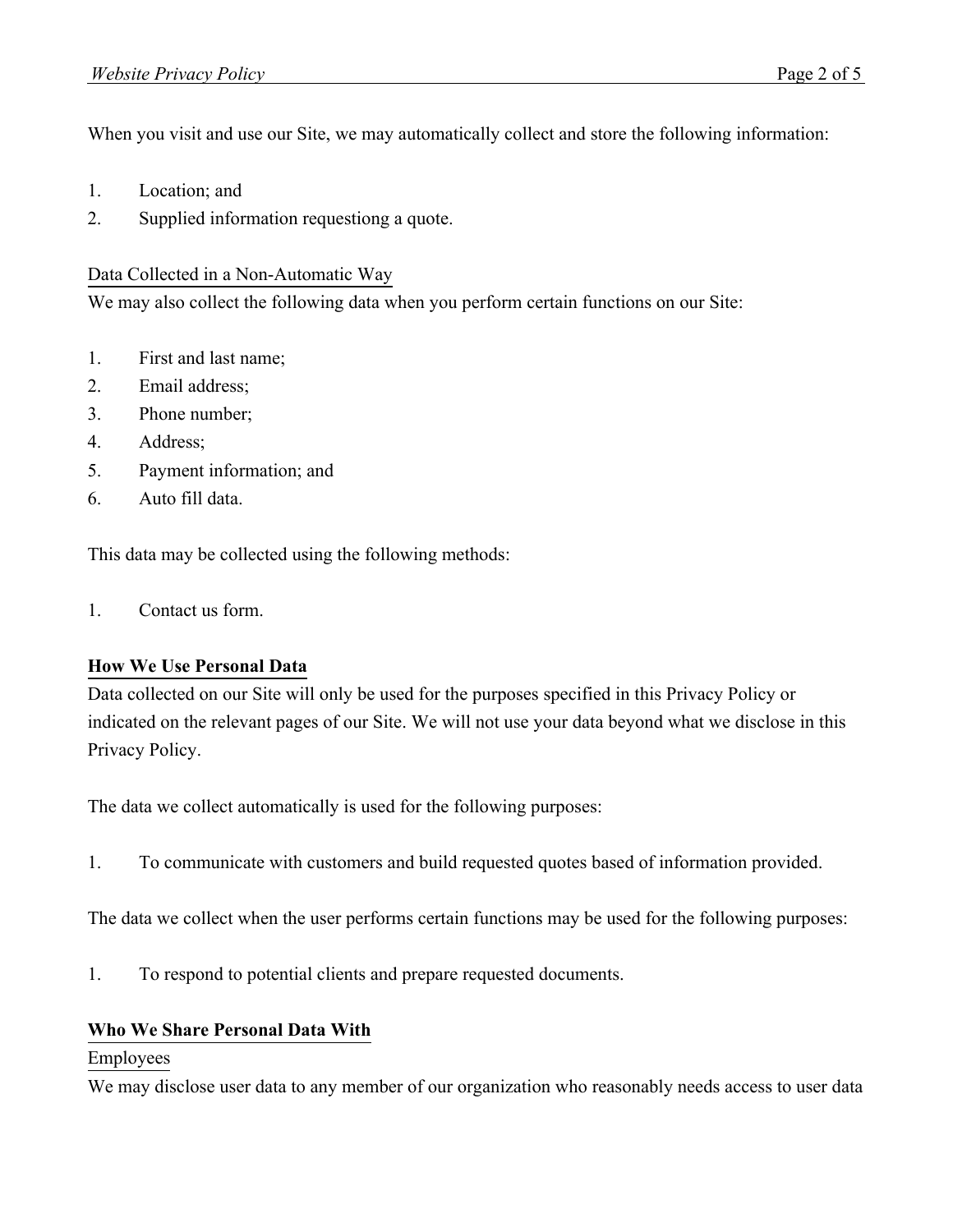to achieve the purposes set out in this Privacy Policy.

#### Other Disclosures

We will not sell or share your data with other third parties, except in the following cases:

- 1. If the law requires it;
- 2. If it is required for any legal proceeding;
- 3. To prove or protect our legal rights; and
- 4. To buyers or potential buyers of this company in the event that we seek to sell the company.

If you follow hyperlinks from our Site to another Site, please note that we are not responsible for and have no control over their privacy policies and practices.

### **How Long We Store Personal Data**

User data will be stored until the purpose the data was collected for has been achieved.

You will be notified if your data is kept for longer than this period.

### **How We Protect Your Personal Data**

we use encryption and secure facilities to store any date that may have been collected

While we take all reasonable precautions to ensure that user data is secure and that users are protected, there always remains the risk of harm. The Internet as a whole can be insecure at times and therefore we are unable to guarantee the security of user data beyond what is reasonably practical.

### **Children**

We do not knowingly collect or use personal data from children under 13 years of age. If we learn that we have collected personal data from a child under 13 years of age, the personal data will be deleted as soon as possible. If a child under 13 years of age has provided us with personal data their parent or guardian may contact our privacy officer.

### **How to Access, Modify, Delete, or Challenge the Data Collected**

If you would like to know if we have collected your personal data, how we have used your personal data, if we have disclosed your personal data and to who we disclosed your personal data, or if you would like your data to be deleted or modified in any way, please contact our privacy officer here: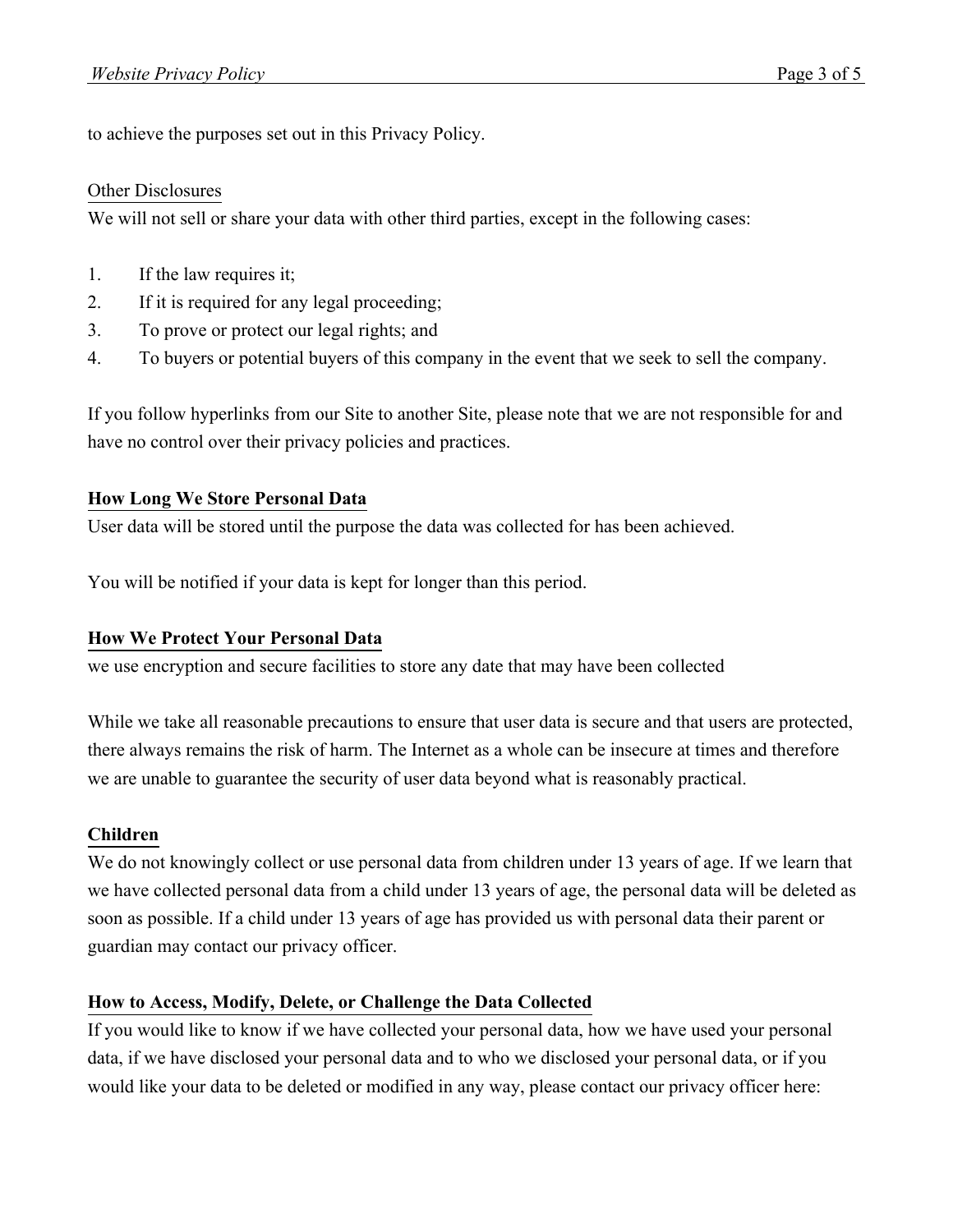Thomas Mulvihill tom.helpinghandspropertycare@gmail.com (519) 328-3683 122 Martin St, Sarnia, Ontario N7T 3N6

# **How to Opt-Out of Data Collection, Use or Disclosure**

In addition to the method(s) described in the *How to Access, Modify, Delete, or Challenge the Data Collected* section, we provide the following specific opt-out methods for the forms of collection, use, or disclosure of your personal data specified below:

1. all forms. You can opt-out by by not filling out the contact form.

# **Cookie Policy**

A cookie is a small file, stored on a user's hard drive by a website. Its purpose is to collect data relating to the user's browsing habits. You can choose to be notified each time a cookie is transmitted. You can also choose to disable cookies entirely in your internet browser, but this may decrease the quality of your user experience.

We use the following types of cookies on our Site:

1. Functional cookies

Functional cookies are used to remember the selections you make on our Site so that your selections are saved for your next visits;

2. Analytical cookies

Analytical cookies allow us to improve the design and functionality of our Site by collecting data on how you access our Site, for example data on the content you access, how long you stay on our Site, etc;

3. Targeting cookies

Targeting cookies collect data on how you use the Site and your preferences. This allows us to personalize the information you see on our Site for you; and

4. Third-Party Cookies

Third-party cookies are created by a website other than ours. We may use third-party cookies to achieve the following purposes: